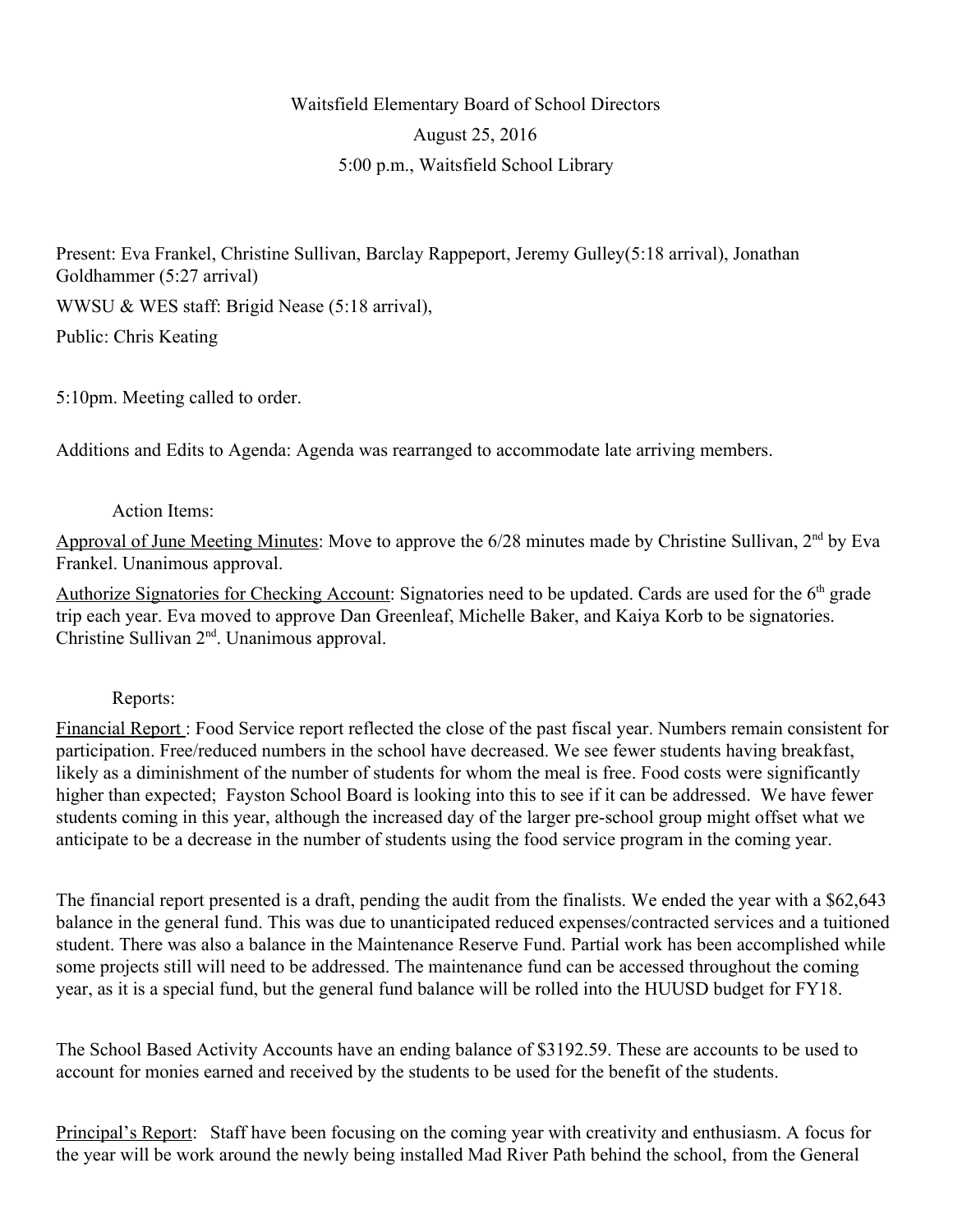Wait House to the far end of the field to the north of the school. This year's artist residency will also work around the path. Two artists will be here – local artist Eddie Merma will be helping kids build 'play hives.' Paolo Coleman from Cambridge, MA will also be in attendance. He will be building temporary structures with the kids using bamboo and mazes in the knotweed. He will also return in the winter to make further temporary structures. The  $3<sup>rd</sup>/4<sup>th</sup>$  grade is exploring making signs about the path as well. Kaiya is also working with Yestermorrow to construct an outdoor classroom space thanks to a donation from a community member.

Teachers had an in-service day today. There was a presentation that was grounded in looking at the messages from the environment that can be used to inform how we think about our school and the structure of our programs. The overall focus was on ensuring that all students have what they need to be successful.

Kaiya also shared that SBAC scores will be released on 8/30. A preview shows that while our scores are generally strong we still have some work on some grade level math scores.

Parent conferences will be earlier in November this year. There are mechanisms in place so parents and educators can address any concern with all concerned parties instead of just the homeroom teacher.

Superintendent's Report: The Supervisory Union ended the year with a budget surplus of \$20,000. Improvements in the office environment have been created (new chairs and reconfiguration of work spaces.) There are 38 new employees in the WWSU: 19 new teachers and 19 support staff. There are three main pieces of work currently in play. Act 46 has been successfully voted on yet the AOE is not providing any support. Brigid is working with several superintendents to share work in this new territory. August  $31<sup>st</sup>$  is an organizational meeting for the new board with the Secretary of the AOE. No business can be conducted at this meeting; its purpose is a swearing in. The implementation of universal Pre-K has been a rocky road. There are 19 separate preschool providers serving students from our supervisory union. Per state law, all staff have to be background checked/fingerprinted and certified. The Secretary of Administration for the state of VT notified the SU of a conflict between two laws regarding teacher screening. All staff will need to be re-screened at the central office on Friday or Monday. Educational quality standards are out. The integrated field review had been put on hold but the WWSU should be going through the review with the state this year. There will also be teacher negotiations this year.

### Action

Approve Board Order: Voucher 1179 in the amount of \$1343.75 – Jonathan Goldhammer moved to approve, Christine Sullivan 2<sup>nd</sup>.

Voucher 1005 in the amount of \$8783.26 – Jonathan Goldhammer moved to confirm, Christine Sullivan 2<sup>nd</sup>.

Voucher 1022 in the amount of  $$147,741.55 - Jonathan Goldhammer$  moved to approve, Christine Sullivan  $2<sup>nd</sup>$ .

All vouchers were unanimously accepted.

Christine moved that we recess for dinner at 6:15pm, Jonathan Goldhammer  $2<sup>nd</sup>$ . Unanimous acceptance. The board returned from recess at 6:42pm and entered the retreat portion of the meeting.

## DISCUSSION

Given the Roles & Responsibilities of a School Board, what will be the role of the WES board in this coming year?

a. Identify work "in progress" for WES, WWSU, VT and beyond.